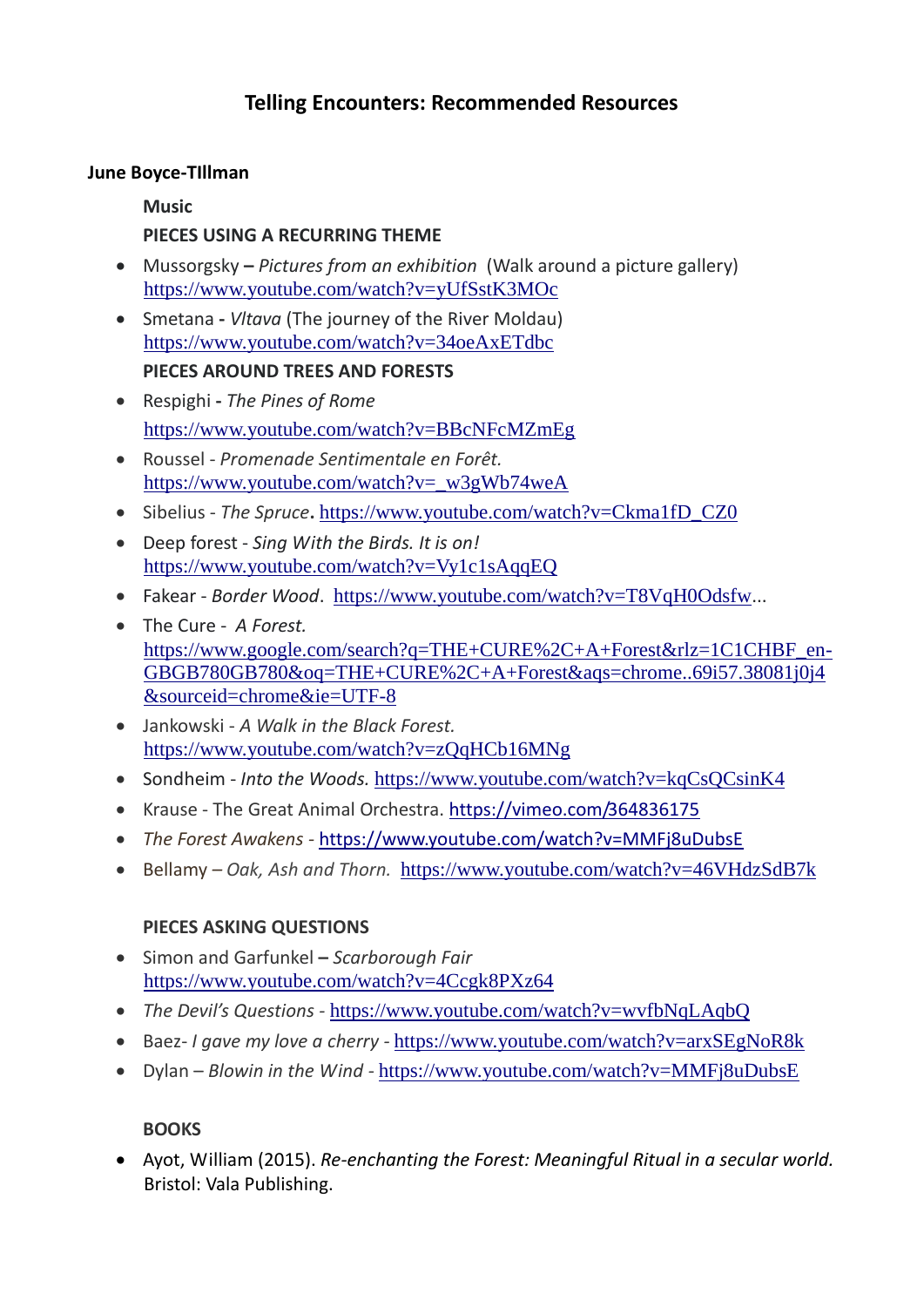- Boyce-Tillman, June (2000). *Constructing Musical Healing: The Wounds that Sing.*  London: Jessica Kingsley.
- Boyce-Tillman, June (2006). *A Rainbow to Heaven – Hymns, Songs and Chants,*  London: Stainer and Bell.
- Boyce-Tillman, June (2016). *Experiencing Music – Restoring the Spiritual*. Oxford: Peter Lang.
- Boyce-Tillman, June (2018). *Freedom Song: Faith, Abuse, Music and Spirituality: A Lived Experience of Celebration,* Oxford: Peter Lang.
- Elam, Jennifer (2002). *Mysticism and Mental Illness*. Media, PA: Way Opens Press.
- Krause, Bernie (2013). *The Great Animal Orchestra, Finding the origins of music in the world's wild places.* London: Profile Books.
- Nachmanovitch, Stephen (1990). *Free Play: Improvisation in Life and Art*, New York:
- Penguin Putnam.
- Tillman, June B. (1976). *Exploring Sound*. London: Stainer & Bell.
- Herbs [https://www.countryfile.com/how-to/unusual-medicinal-plants-found-across](https://www.countryfile.com/how-to/unusual-medicinal-plants-found-across-britain/)[britain/](https://www.countryfile.com/how-to/unusual-medicinal-plants-found-across-britain/)

### **Donald Eadie**

- *Broken Body -Healing Spirit. Lectio Divina and Living with illness* by Mary C Earle, New York: Morehouse Publishing, 2003.
- *Beginning Again- Benedictine Wisdom for living with illness* by Mary C Earle, New York: Morehouse Publishing, 2004.
- *Celebration* by Margaret Spufford, London: Biddles Ltd, 1989.
- *Grain in Winter - reflections for Saturday people* by Donald Eadie, Euegene, Oregon: Wipf & Stock, 2012. Previously published by Epworth Press, 1999.
- *Into the foothills of transformations* by Donald Eadie, Wild Goose Publications, 2019.
- *The Faith journey of impaired pilgrims. A collection of the contributions and responses by Donald Eadie*, Sarum Publications, 2007.

# **Jonathan Evens**

- 'Windows on the world' photograph series <https://joninbetween.blogspot.com/search/label/photographs>
- Home Alone Together online exhibition [https://imagejournal.org/exhibitions-home](https://imagejournal.org/exhibitions-home-alone-together/)[alone-together/](https://imagejournal.org/exhibitions-home-alone-together/)
- Window Swap <https://www.window-swap.com/>
- Windows on the world preparatory workshop <https://www.facebook.com/506026059544325/videos/316040776152515>
- Seeing Salvation: a workshop series on art & theology, hosted on the HeartEdge Facebook page. Beginning with 'Art Trails' <https://www.facebook.com/506026059544325/videos/982654498816775>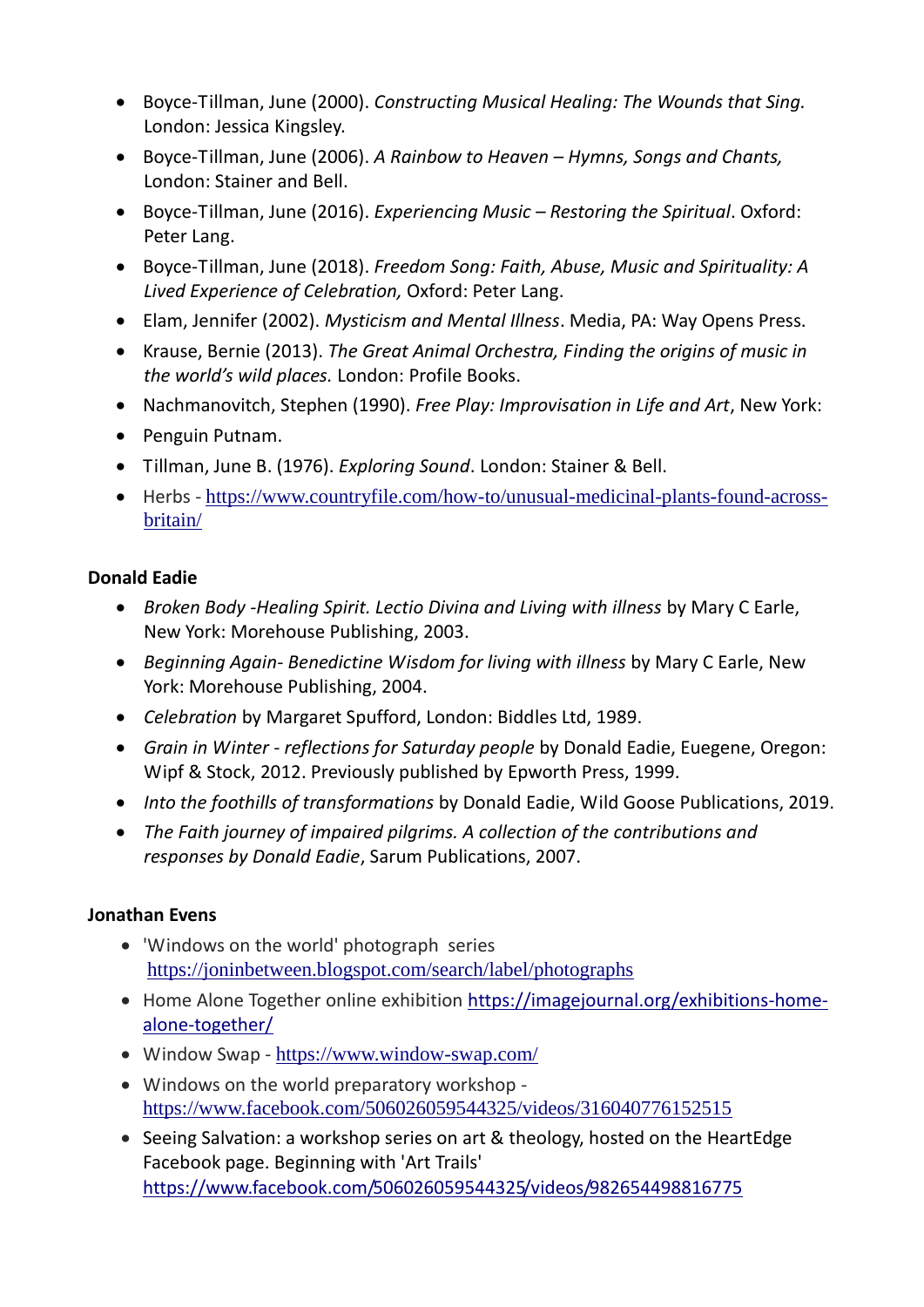#### **Naomi Lawson Jacobs**

- *Rising Strong* by Brené Brown, Penguin Random House UK, 2015, a book about why it matters how we tell our own stories to ourselves
- *Bird by Bird* by Anne Lamott, Pantheon Books, 1994 a lovely book about creative writing
- *The Artist's Way* by Julia Cameron, Macmillan, 2016 a practical guide to creativity
- *Disability Visibility: First-Person Stories from the Twenty-First Century*, edited by Alice Wong, Vintage Books, 2020 - Disabled people tell their stories
- *The Book of Queer Prophets*, edited by Ruth Hunt, HarperCollins, 2020 LGBTQ+ Christians tell their stories
- 'The Moth' live storytelling podcast

### **Hannah Lewis**

- *Deaf Liberation Theology* Aldershot: Ashgate, 2007.
- Chapter on Theology (co-authored with Kirk Van Gilder) in *Innovations in Deaf Studies: Deaf Scholars* ed. Kusters et al, OUP, 2017.
- 'Deaf Liberation Theology and Social Justice' Religions, 2017, 8(10), 232.
- 'How can we develop more Deaf Christian Leaders?' Theology Today, Vol 77, issue 2, 2020

# **Fiona MacMillan**

- *Disability* and *Mental Health* (ed Bob Callaghan, Inclusive Church / DLT 2014)
- *Calling from the Edge (2016)* and *Something Worth Sharing (2018)* (St Martin in the Fields/Inclusive Church) free to download. Selected films /texts / reports of previous *Living Edge* conferences also available at:

<https://www.inclusive-church.org/disability>

 *Shut In, Shut Out, Shut Up* #1: Disabled People, Church & Coronavirus (and other episodes –#2:Neurodiversity, #3:Disability)

<https://www.facebook.com/theHeartEdge/videos/3128010727321634/>

*Neurodiversity, Disability & Church* 

[https://susannawesleyfoundation.org/podcast-2-neurodiversity-and-disability-in-the](https://susannawesleyfoundation.org/podcast-2-neurodiversity-and-disability-in-the-church/)[church/](https://susannawesleyfoundation.org/podcast-2-neurodiversity-and-disability-in-the-church/)

# **Nigel & Christopher Pietroni**

 Why Stories Matter: The art and craft of social change by Marshall Ganz (Sojourners March 2009) https://sojo.net/magazine/march-2009/why-stories-matter

# **Emily Richardson**

*Broken Body -Healing Spirit. Lectio Divina and Living with illness* by Mary C Earle,